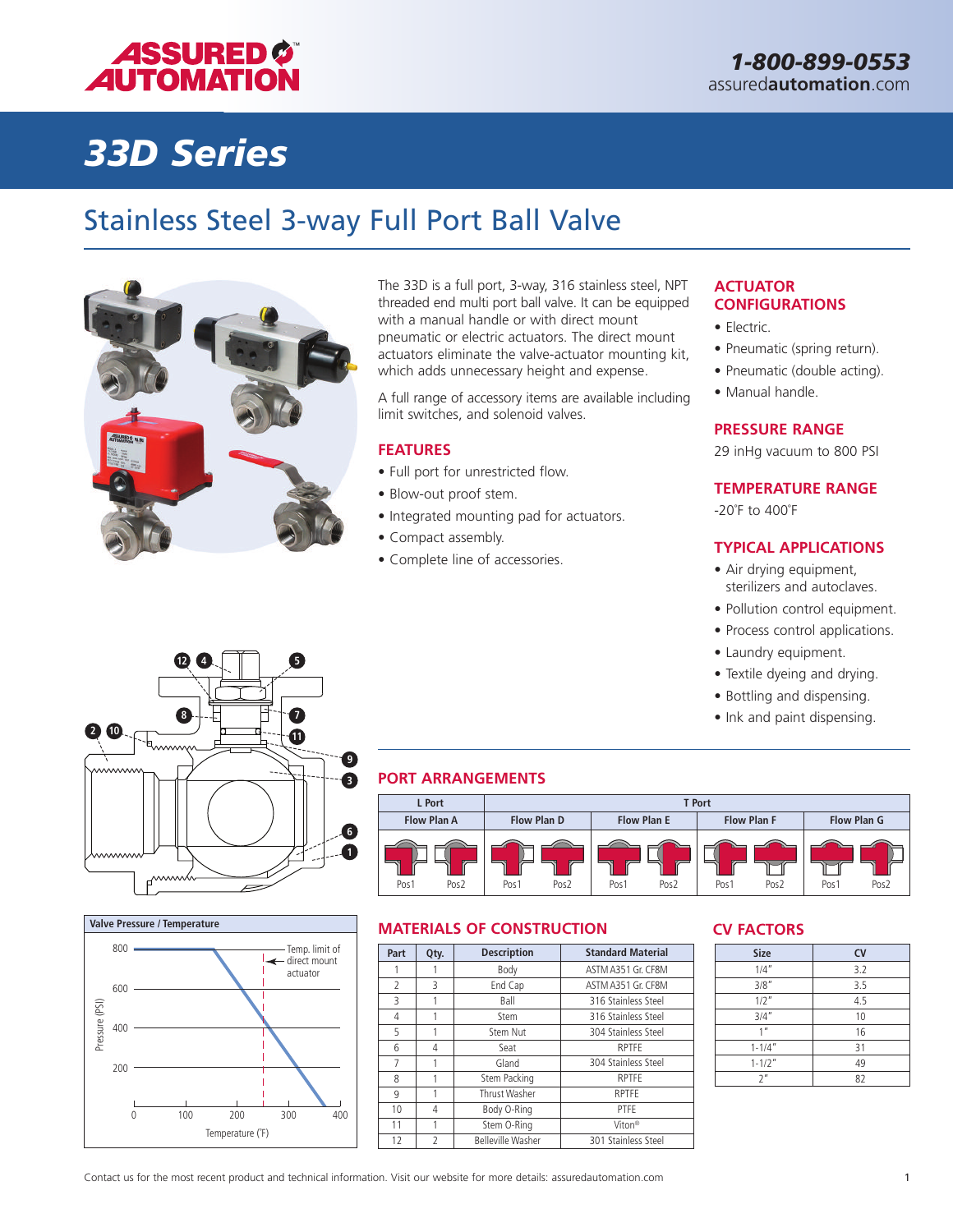

## 33DXM Series

### Stainless steel 3-way full port ball valve with manual handle

(Threaded end connection)



### **DIMENSIONS, WEIGHTS & SPECIFICATIONS**

| <b>Size</b> | $\mathsf{A}$ | B     |      | D    |      |      |       | $Wt.$ (lbs.) | Model No.            |
|-------------|--------------|-------|------|------|------|------|-------|--------------|----------------------|
| 1/4''       | 2.84         | 5.12  | 2.44 | 1.42 | 1.54 | 2.18 | .250  | 2.0          | A33D <sub>O</sub> XM |
| 3/8"        | 2.84         | 5.12  | 2.44 | 1.42 | 1.54 | 2.18 | .375  | 2.0          | B33D <sub>O</sub> XM |
| $1/2$ "     | 3.27         | 5.12  | 2.52 | 1.63 | 1.62 | 2.50 | .500  | 2.0          | C33D <sub>O</sub> XM |
| 3/4''       | 3.90         | 6.50  | 3.23 | 1.95 | 1.93 | 2.95 | .750  | 3.0          | D33D <sub>O</sub> XM |
|             | 4.41         | 6.50  | 3.50 | 2.20 | 2.17 | 3.45 | 1.000 | 5.0          | E33DOXM              |
| $1 - 1/4''$ | 4.93         | 8.08  | 3.86 | 2.46 | 2.48 | 3.97 | 1.250 | 6.0          | F33D <sub>O</sub> XM |
| $1 - 1/2"$  | 5.87         | 8.08  | 4.25 | 2.93 | 2.92 | 4.66 | 1.500 | 11.0         | G33D <sub>O</sub> XM |
| $\sim$      | 6.85         | 12.81 | 5.52 | 3.42 | 3.66 | 5.88 | 2.000 | 20.0         | H33D <sub>O</sub> XM |

<sup>1</sup> Flow Plan: **A, D, E, F, G** (see Port Arrangements diagram).

### **33D VALVE FEATURES**

- Full port stainless steel body, ball and blow out proof stem.
- 3-way valve with investment cast body.
- NPT threaded end connection.
- RPTFE seats and seals.
- Mounting pad for direct mount.
- Temperature range: -20˚F to 400˚F.
- Pressure range: 29 inHg vacuum to 800 PSI.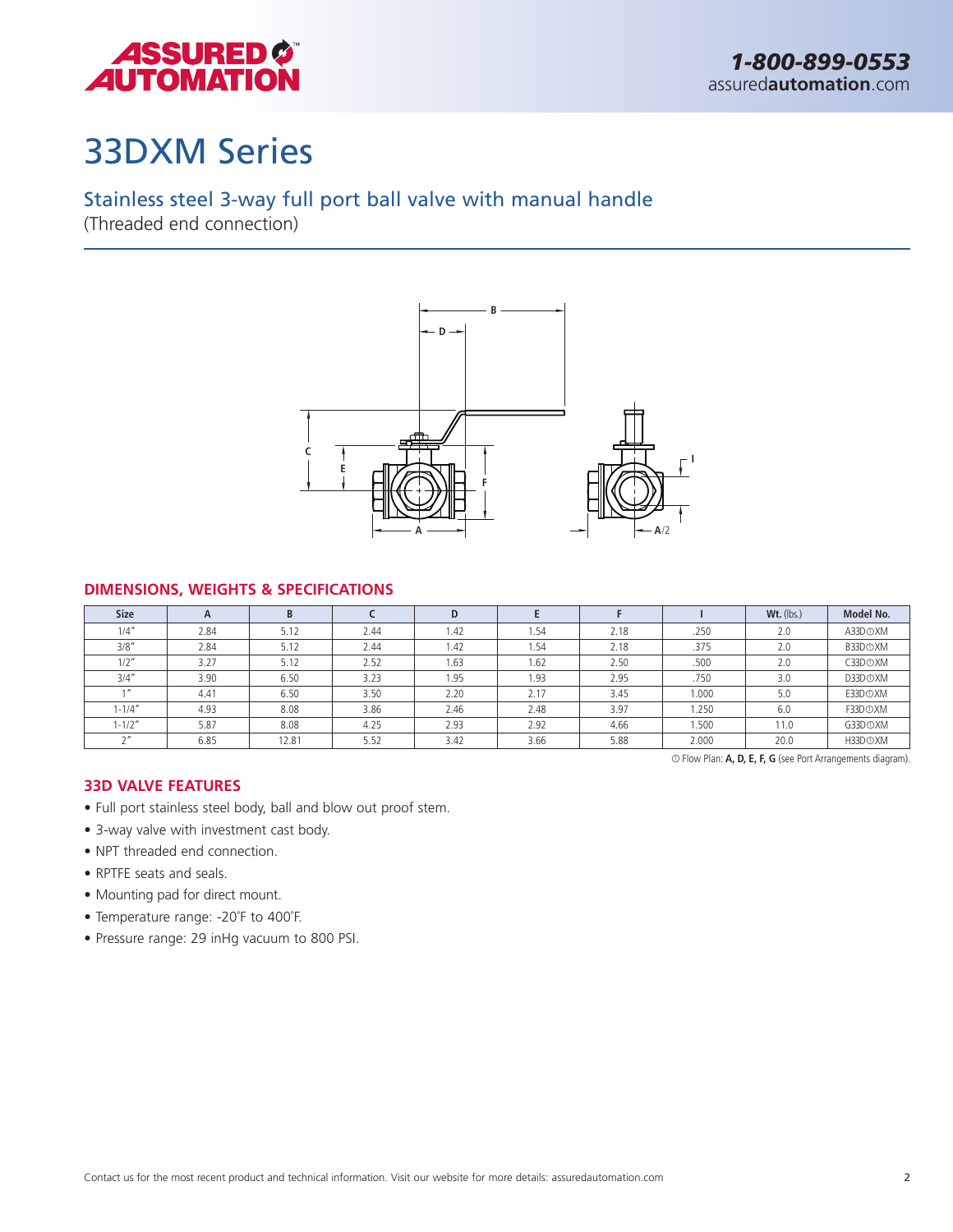

## 33DXEDA Series

Stainless steel 3-way full port ball valve with double acting pneumatic actuator

(Threaded end connection, actuators are sized for 400 PSI pressure differential)



### **DIMENSIONS, WEIGHTS & SPECIFICATIONS**

| <b>Size</b>     | A                                                                 | B.                                      | c     | D    | E    | F    | G   | н    |       | <b>Actuator</b>  | $Wt.$ (lbs.) | Model No.              |
|-----------------|-------------------------------------------------------------------|-----------------------------------------|-------|------|------|------|-----|------|-------|------------------|--------------|------------------------|
|                 |                                                                   | 80 PSI Minimum Actuator Air Supply = 8D |       |      |      |      |     |      |       |                  |              |                        |
| 1/4''           | 2.84                                                              | 6.26                                    | 5.48  | 3.26 | 1.54 | 2.18 | .79 | 1.46 | .250  | ED <sub>25</sub> | 4.9          | A33D <sub>O</sub> XE8D |
| 3/8''           | 2.84                                                              | 6.26                                    | 5.48  | 3.26 | 1.54 | 2.18 | .79 | 1.46 | .375  | ED <sub>25</sub> | 4.9          | B33D <sub>O</sub> XE8D |
| $1/2$ "         | 3.27                                                              | 6.26                                    | 5.56  | 3.26 | 1.62 | 2.50 | .79 | 1.46 | .500  | ED <sub>25</sub> | 4.9          | C33D <sub>O</sub> XE8D |
| $3/4$ "         | 3.90                                                              | 6.26                                    | 5.87  | 3.26 | 1.93 | 2.95 | .79 | 1.46 | .750  | ED <sub>25</sub> | 5.9          | D33D <sub>O</sub> XE8D |
| 1 <sup>II</sup> | 4.41                                                              | 7.09                                    | 6.62  | 3.78 | 2.17 | 3.45 | .79 | 1.70 | 1.000 | ED40             | 9.0          | E33D <sub>O</sub> XE8D |
| $1 - 1/4''$     | 4.93                                                              | 7.83                                    | 7.40  | 4.19 | 2.48 | 3.97 | .79 | 1.93 | 1.250 | ED65             | 11.3         | F33D <sub>O</sub> XE8D |
| $1 - 1/2"$      | 5.87                                                              | 7.83                                    | 7.84  | 4.19 | 2.92 | 4.66 | .79 | 1.93 | 1.500 | ED65             | 16.3         | G33D <sub>O</sub> XE8D |
| 2 <sup>n</sup>  | 6.85                                                              | 8.70                                    | 9.10  | 4.60 | 3.66 | 5.88 | .79 | 2.12 | 2.000 | ED100            | 26.8         | H33D <sub>O</sub> XE8D |
|                 |                                                                   | 60 PSI Minimum Actuator Air Supply = 6D |       |      |      |      |     |      |       |                  |              |                        |
| 1/4''           | 2.84                                                              | 6.26                                    | 5.48  | 3.26 | 1.54 | 2.18 | .79 | 1.46 | .250  | ED <sub>25</sub> | 4.9          | A33D <sub>O</sub> XE6D |
| 3/8''           | 2.84                                                              | 6.26                                    | 5.48  | 3.26 | 1.54 | 2.18 | .79 | 1.46 | .375  | ED <sub>25</sub> | 4.9          | B33D <sub>O</sub> XE6D |
| $1/2$ "         | 3.27                                                              | 6.26                                    | 5.56  | 3.26 | 1.62 | 2.50 | .79 | 1.46 | .500  | ED <sub>25</sub> | 4.9          | C33D <sub>O</sub> XE6D |
| $3/4$ "         | 3.90                                                              | 7.09                                    | 6.38  | 3.78 | 1.93 | 2.95 | .79 | 1.70 | .750  | ED40             | 7.0          | D33D <sub>O</sub> XE6D |
| 1 <sup>II</sup> | 4.41                                                              | 7.83                                    | 7.09  | 4.19 | 2.17 | 3.45 | .79 | 1.93 | 1.000 | ED65             | 10.3         | E33D <sub>O</sub> XE6D |
| $1 - 1/4''$     | 4.93                                                              | 8.70                                    | 7.92  | 4.60 | 2.48 | 3.97 | .79 | 2.12 | 1.250 | ED100            | 12.8         | F33D <sub>O</sub> XE6D |
| $1 - 1/2"$      | 5.87                                                              | 8.70                                    | 8.36  | 4.60 | 2.92 | 4.66 | .79 | 2.12 | 1.500 | ED100            | 17.8         | G33D <sub>O</sub> XE6D |
| 2 <sup>n</sup>  | 6.85                                                              | 11.14                                   | 10.08 | 5.39 | 3.66 | 5.88 | .79 | 2.52 | 2.000 | ED200            | 32.8         | H33D <sup>O</sup> XE6D |
|                 | $\odot$ Flow Plan: A, D, E, F, G (see Port Arrangements diagram). |                                         |       |      |      |      |     |      |       |                  |              |                        |

#### **33D VALVE FEATURES**

- Full port stainless steel body, ball and blow out proof stem.
- 3-way valve with investment cast body.
- NPT threaded end connection.
- RPTFE seats and seals.
- Mounting pad for direct mount.
- Temperature range: -20˚F to 400˚F.
- Pressure range: 29 inHg vacuum to 800 PSI.

#### **PNEUMATIC ACTUATOR FEATURES**

- E Series double acting rack and pinion actuator.
- Corrosion resistant coating.
- NAMUR solenoid mounting pad, ISO 5211 mounting standard.
- Visual position indicators.
- High duty cycle.
- Permanent lubrication.
- Temperature range: -4˚F to 175˚F.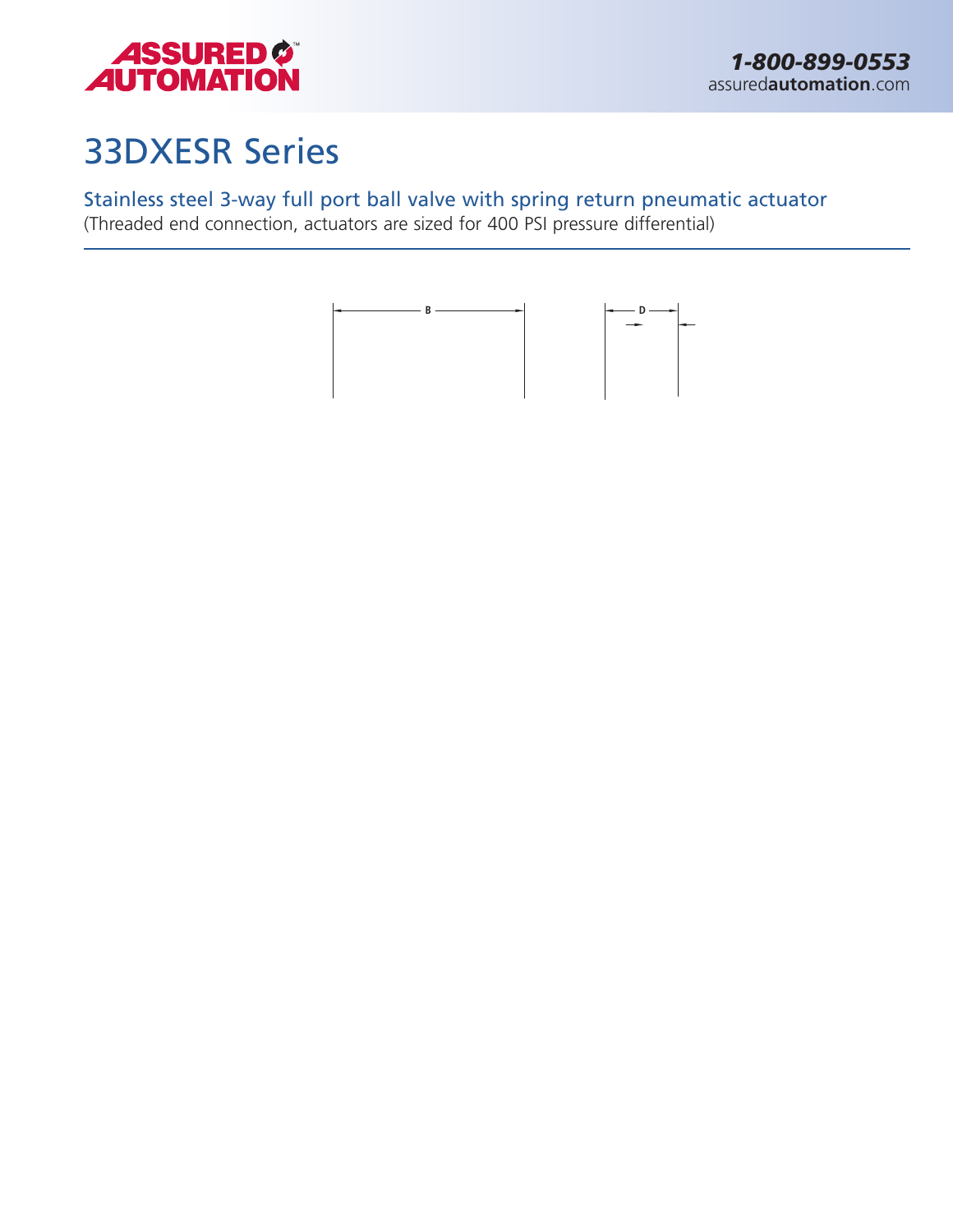

### 33DXODA Series

Stainless steel 3-way full port ball valve with double acting pneumatic actuator



- Full port stainless steel body, ball and blow out proof stem.
- 3-way valve with investment cast body.
- NPT threaded end connection.
- RPTFE seats and seals.
- Mounting pad for direct mount.
- Temperature range: -20˚F to 400˚F.
- Pressure range: 29 inHg vacuum to 800 PSI.
- O Series double acting pneumatic actuator.
- Corrosion resistant coating.
- NAMUR solenoid mounting pad, ISO 5211 mounting standard.
- Visual position indicators.
- High duty cycle.
- Permanent lubrication.
- Temperature range: -4˚F to 175˚F.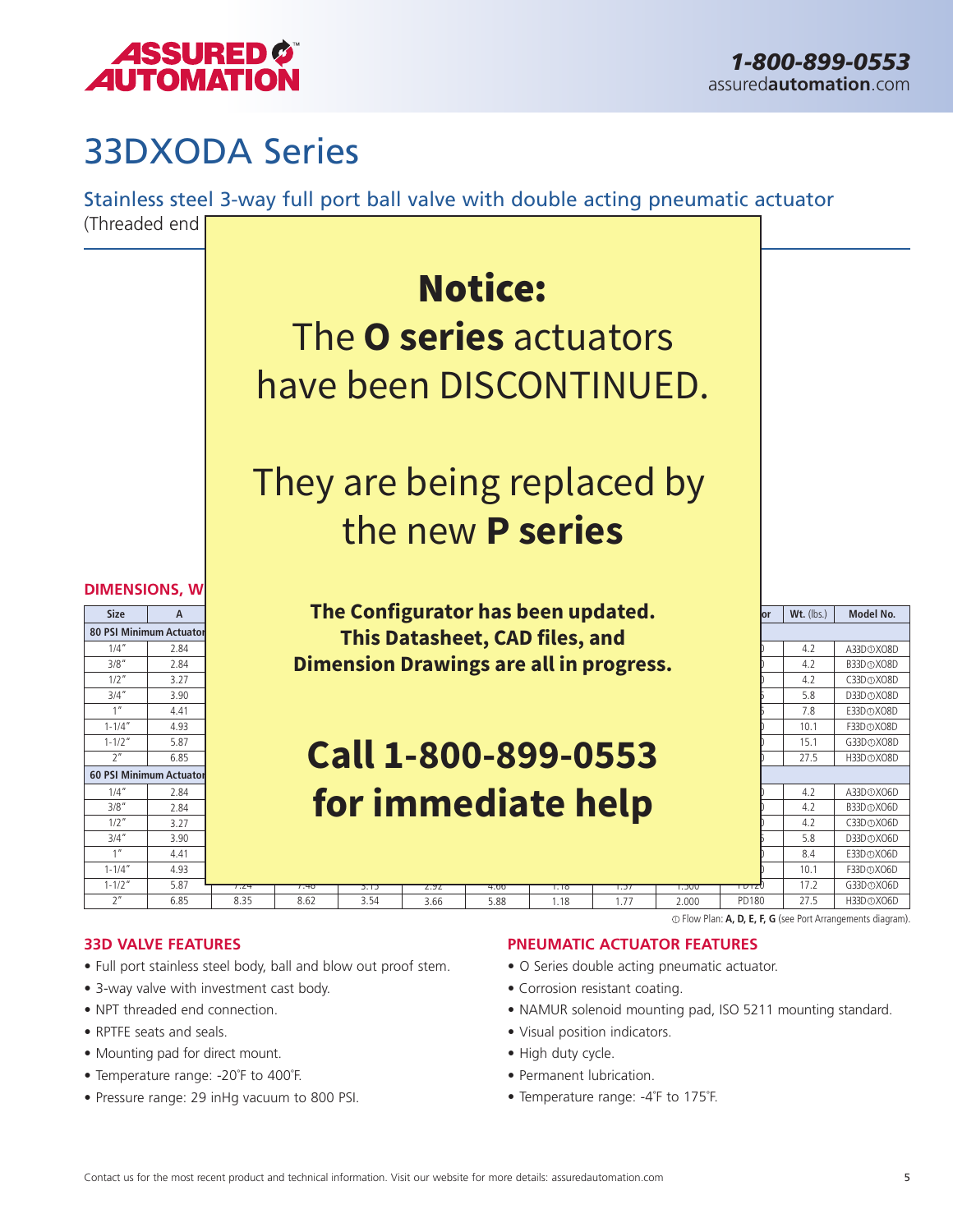

## 33DXOSR Series

Stainless steel 3-way full port ball valve with spring return pneumatic actuator



- Full port stainless steel body, ball and blow out proof stem.
- 3-way valve with investment cast body.
- NPT threaded end connection.
- RPTFE seats and seals.
- Mounting pad for direct mount.
- Temperature range: -20˚F to 400˚F.
- Pressure range: 29 inHg vacuum to 800 PSI.

- O Series spring return pneumatic actuator.
- Corrosion resistant coating.
- NAMUR solenoid mounting pad, ISO 5211 mounting standard.
- Visual position indicators.
- High duty cycle.
- Permanent lubrication.
- Temperature range: -4˚F to 175˚F.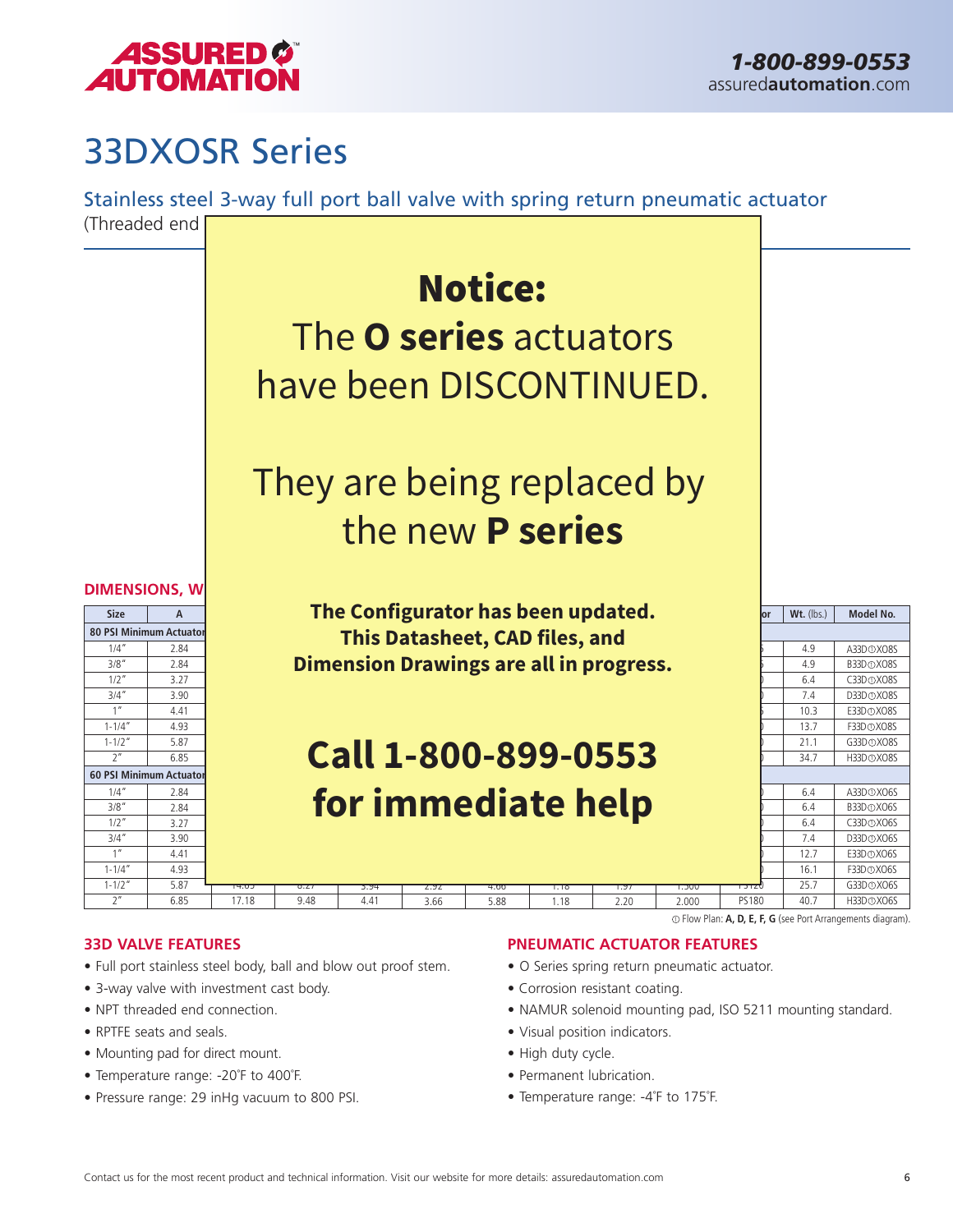

1 Flow Plan: **A, D, E, F, G** (see Port Arrangements diagram).

### 33DXK4 Series

### Stainless steel 3-way full port ball valve with electric actuator, NEMA 4, 4X

(Threaded end connection, actuators are sized for 400 PSI pressure differential)



### **DIMENSIONS, WEIGHTS & SPECIFICATIONS**

| <b>Size</b> | $\mathsf{A}$ | B    |       |      |      |      |      | Н    |      | <b>Actuator</b> | Wt. (lbs.) | Model No.              |
|-------------|--------------|------|-------|------|------|------|------|------|------|-----------------|------------|------------------------|
| 3/4''       | 3.90         | 8.17 | 8.37  | 4.82 | 1.93 | 2.95 | 4.43 | 2.14 | 0.75 | KOUNIC10A-ISO   | 13.0       | D33D <sub>O</sub> XK4A |
|             | 4.41         | 8.17 | 8.61  | 4.82 | 2.17 | 3.45 | 4.43 | 2.14 | 1.00 | KOUNIC10A-ISO   | 15.0       | E33D <sub>OXK4A</sub>  |
| $1 - 1/4''$ | 4.93         | 8.17 | 8.92  | 4.82 | 2.48 | 3.97 | 4.43 | 2.14 | 1.25 | KOUNIC10A-ISO   | 16.0       | F33D <sub>O</sub> XK4A |
| $1 - 1/2"$  | 5.87         | 8.17 | 9.36  | 4.82 | 2.92 | 4.66 | 4.43 | 2.14 | 1.50 | KOUNIC10A-ISO   | 21.0       | G33D <sub>O</sub> XK4A |
| $\sim$      | 6.85         | 8.17 | 10.10 | 4.82 | 3.66 | 5.88 | 4.43 | 2.14 | 2.00 | KOUNIC10A-ISO   | 30.0       | H33D <sub>OXK4A</sub>  |

### **33D VALVE FEATURES**

- Full port stainless steel body, ball and blow out proof stem.
- 3-way valve with investment cast body.
- NPT threaded end connection.
- RPTFE seats and seals.
- Mounting pad for direct mount.
- Temperature range: -20˚F to 400˚F.
- Pressure range: 29 inHg vacuum to 800 PSI.

### **ELECTRIC ACTUATOR FEATURES**

- K Series electric actuator.
- Most voltages available.
- Quarter turn: 0-90˚ rotation.
- NEMA 4/4X certified by UL labs.
- ISO 5211 mounting standard.
- Visual position indicators.
- Self-locking drive train.
- Mounts in any direction.
- 1/2" NPT conduit connection.
- CSA-NRTL/C and CE certified.
- Temperature range: 0˚F to 160˚F.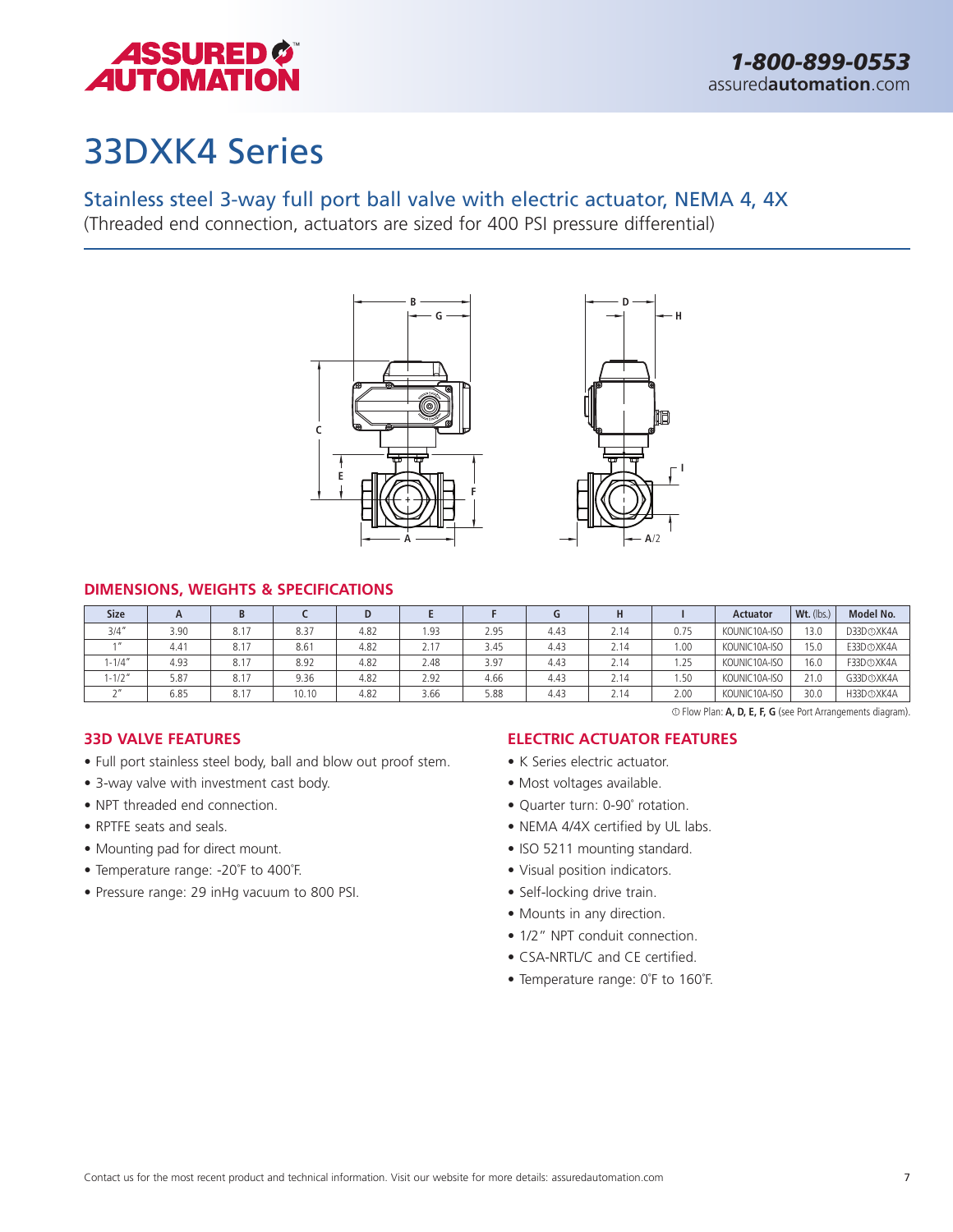

### 33DXR4 Series

### Stainless steel 3-way full port ball valve with electric actuator, NEMA 4, 4X

(Threaded end connection, actuators are sized for 400 PSI pressure differential)



### **DIMENSIONS, WEIGHTS & SPECIFICATIONS**

| <b>Size</b> | A            | B    |      | D    |       |      | G    | н    |       | <b>Actuator</b> | Wt. (lbs.) | Model No.                          |
|-------------|--------------|------|------|------|-------|------|------|------|-------|-----------------|------------|------------------------------------|
| 1/4''       | 2.84         | 5.95 | 7.25 | 4.40 | 54ء ا | 2.18 | 2.48 | 2.20 | .250  | R150 (5 sec.)   | 6.0        | A33D <sub>O</sub> XR4 <sup>2</sup> |
| 3/8''       | 2.84         | 5.95 | 7.25 | 4.40 | i.54  | 2.18 | 2.48 | 2.20 | .375  | R150 (5 sec.)   | 6.0        | B33D <sub>O</sub> XR4 <sup>@</sup> |
| $1/2$ "     | 3.27         | 5.95 | 7.25 | 4.40 | 1.62  | 2.50 | 2.48 | 2.20 | .500  | R150 (5 sec.)   | 6.0        | C33D <sub>O</sub> XR4 <sup>@</sup> |
| 3/4''       | 3.90         | 5.95 | 7.98 | 4.40 | 1.93  | 2.95 | 2.48 | 2.20 | .750  | R300 (9 sec.)   | 9.0        | D33D <sub>O</sub> XR4 <sup>@</sup> |
|             | 4.41         | 5.95 | 8.22 | 4.40 | 2.17  | 3.45 | 2.48 | 2.20 | 1.000 | R600 (16 sec.)  | 11.0       | E33D <sub>O</sub> XR4 <sup>@</sup> |
| 1-1/4″      | 4.93         | 5.95 | 8.53 | 4.40 | 2.48  | 3.97 | 2.48 | 2.20 | i.250 | R600 (16 sec.)  | 17.0       | F33D <sub>O</sub> XR4 <sup>@</sup> |
| $1 - 1/2"$  | 5.87         | 5.95 | 8.97 | 4.40 | 2.92  | 4.66 | 2.48 | 2.20 | 1.500 | R600 (16 sec.)  | 26.0       | G33D <sub>O</sub> XR4 <sup>@</sup> |
| $\sim$      | See K Series |      |      |      |       |      |      |      |       |                 |            |                                    |

<sup>1</sup> Flow Plan: **A, D, E, F, G** (see Port Arrangements diagram). <sup>2</sup> Voltage: **A** = 120 VAC; **B** = 24 VDC; **E** = 24 VAC; **F** = 12 VDC.

### **33D VALVE FEATURES**

- Full port stainless steel body, ball and blow out proof stem.
- 3-way valve with investment cast body.
- NPT threaded end connection
- RPTFE seats and seals.
- Mounting pad for direct mount.
- Temperature range: -20˚F to 400˚F.
- Pressure range: 29 inHg vacuum to 800 PSI.

### **ELECTRIC ACTUATOR FEATURES**

- R Series electric actuator.
- NEMA 4, 4X.
- Voltages available: 120 VAC, 12 VDC, 24 VDC.
- Duty cycle: 25% at 120 VAC, 100% at DC units.
- ISO 5211 universal mounting.
- Manual override.
- Permanent lubrication.
- Visual position indicator.
- Temperature range: -0˚F to 150˚F.